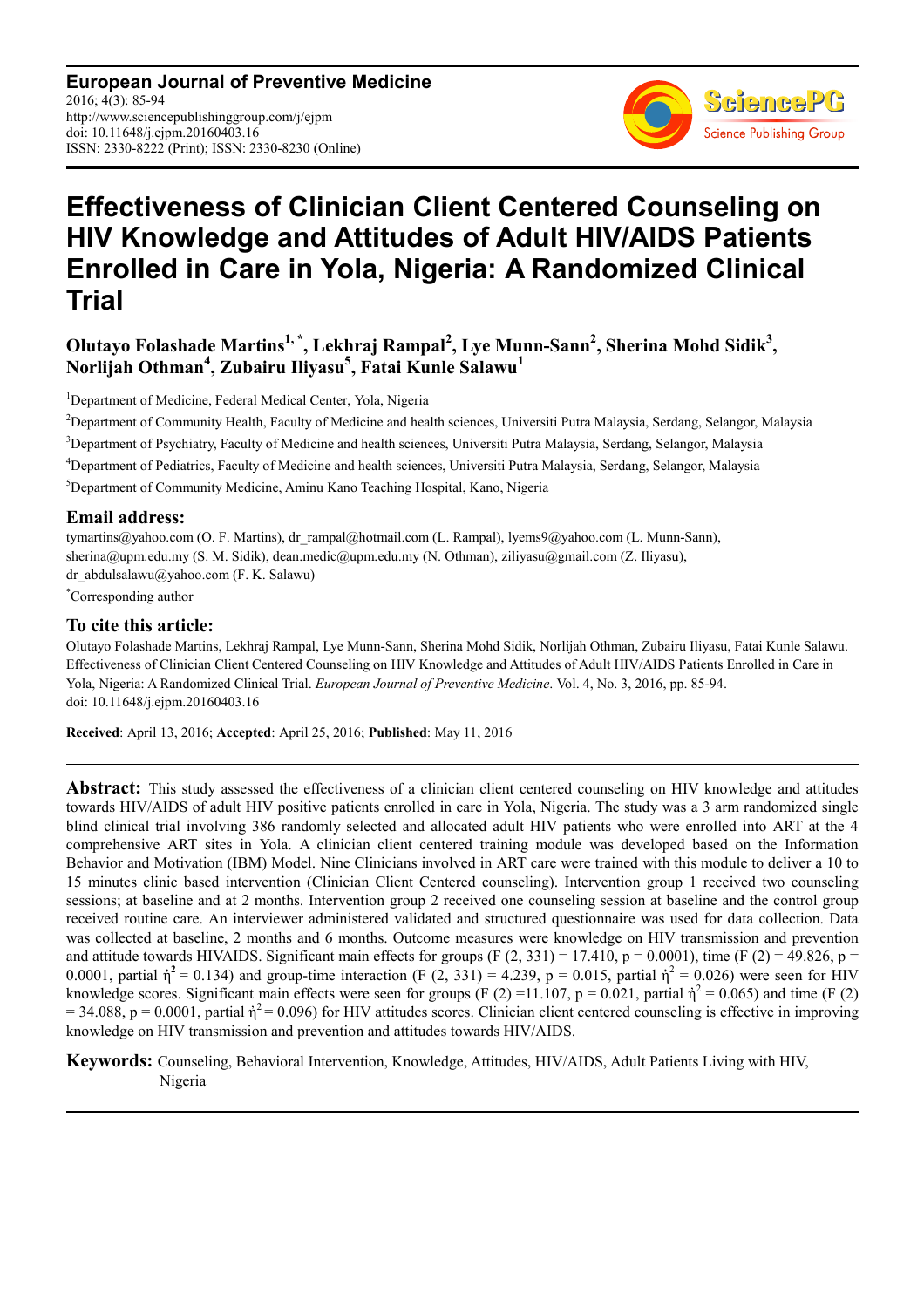# **1. Introduction**

An estimated 34.0 million people are presently known to be living with HIV/AIDS globally [1]. This epidemic varies considerably between countries and regions with Sub – Saharan Africa remaining the most severely affected [1]. Nearly 1 in 20 adults (4.9%) are living with HIV in Sub-Saharan Africa and this account for about 69% of the global burden [1]. Nigeria has a HIV prevalence of 4.1% [2], which accounts for about 3.2 Million Nigerians out of which 2.8 Million are aged 15 years and above [3]. Adamawa state is located in the north- east of Nigeria. Yola is the capital of Adamawa state and has a prevalence of 3.8% [2].

HIV transmission in Nigeria is primarily via heterosexual sex and accounts for 80-95% of HIV infections in the country [4]. Cases of AIDS are very visible in Nigeria. One out of every four persons in the country has seen someone with HIV or has known someone who died of AIDS. HIV awareness in Nigeria is high (93.8%), however correct knowledge on all routes of possible transmission and methods of prevention have remained low (54% and 52.5% respectively) [5], with people living with HIV/AIDS (PLWHAs) having low attitudes towards life and the disease itself.

Preventing the spread of HIV/AIDS can only be possible with sound knowledge on the various modes of transmission and spread of the disease among the general populace but more specifically, the people living with the disease. Though several studies have assessed the level of HIV knowledge among individuals who are HIV negative or of unknown status [6, 7, 8] and other studies have assessed the effectiveness of various educational interventions at improving HIV knowledge and attitudes towards HIV/AIDS among this same group of individuals[9], there is paucity of research that has assessed the level of knowledge of HIV transmission and prevention or effectiveness of interventions aimed at improving HIV knowledge and attitudes among people living with HIV/AIDS (PLWHAs) in Nigeria.

This paper describes the effectiveness of a clinician centered client counseling on knowledge of HIV prevention and transmission, and attitudes towards HIV/AIDS of adult HIV positive patients enrolled in care at the 4 comprehensive ART sites in Yola, north-eastern Nigeria.

## **2. Materials and Methods**

Parts of the methodology of this research have been previously published along with baseline results of this research [10, 11].

This study was a 3 arm randomized single blind clinical trial involving 386 randomly selected and allocated adult HIV patients who were enrolled into Antiretroviral Therapy (ART) care at all 4 comprehensive ART sites in Yola. These comprehensive sites were the; Federal Medical Centre (FMC) Yola, State Specialist Hospital Yola (SSHY), St Francis Hospital Jambutu and Adamawa Hospital. The study

took place from January to September 2014. A Clinician Client Centered training module was developed based on the Information Behavior and Motivation (IBM) Model.[12] Nine clinicians involved in ART care were trained with this module to deliver a 10 to 15 minutes clinic based intervention (Clinician Client Centered (CCC) counseling). Intervention group 1 received 2 counseling sessions; at baseline then at 2 months. Intervention group 2 received 1 counseling session at baseline only and the control group received routine care. Routine care at all sites involves group counseling sessions that hold on clinic days. Primary focus of these counseling sessions are; drug adherence, HIV prevention and transmission, and other topical issue which may arise during the sessions. However every HIV positive patient receives a pre test and post test counseling session at time of diagnosis. Follow up was at 2 months and 6 months.

#### *2.1. Participant Selection Criteria and Recruitment*

Criteria for inclusion into this study included all persons diagnosed with HIV  $\geq$  18 years of age presenting to the 4 comprehensive ART clinics in Yola. Patients excluded from this study were those patients who were HIV positive but diagnosed with psychiatric disorders and were mentally incapacitated.

#### *2.2. Sample Size*

The sample size was calculated using the formula by Lemeshow et al [13]. Estimations were done for all outcome variables of this research. These variables were; HIV knowledge, attitudes towards HIV/AIDS, condom use, multiple sexual partners and HIV status disclosure.

The largest sample size was obtained for the outcome variable of attitude towards HIV/AIDS. Prevalence of positive attitudes towards HIV/AIDS of PLWHAs in Nigeria is 79.3% [14]. A prevalence of 90% positive attitude towards HIV/AIDS was desired. An initial sample size of 117 was obtained per group making a total of 351 for the 3 groups. Taking into account 10% for attrition the final sample size was 386. Probability proportionate to the size of adult patients living with HIV enrolled in care at each comprehensive ART site was used to allocate the number of participants recruited at each site.

Systematic sampling method was used to select participants at each site on every clinic day during the recruitment period. The sample frame was the patient register in the ART clinic at each recruitment site. A sampling interval was calculated for each site using the allocated sample size and average attendance. The first participant was recruited at each site by balloting; a member of the research team was asked to choose a lucky number between numbers 1 and the site's sampling interval. The patient whose serial number corresponds with the chosen number was the first to be selected at the site. This process was done at all study sites. Subsequent respondents were those whose serial numbers correspond with the previous respondent's plus sampling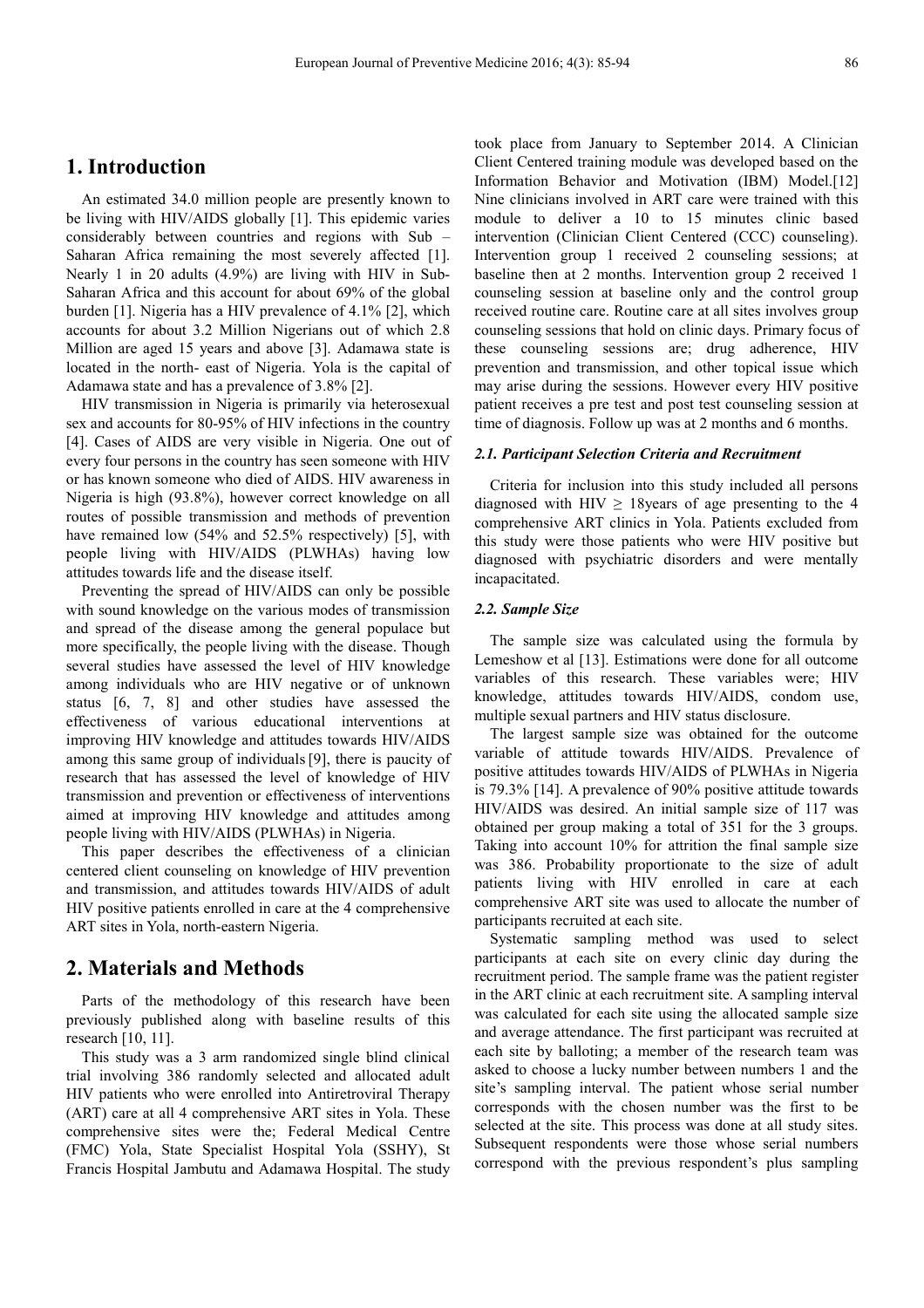interval of the site.

At the recruitment sites, a total of 526 HIV positive patients were assessed for their eligibility out of which 140 were excluded. Reasons for exclusion included 56 patients who did not meet inclusion criteria (50 children and 6 mentally unfit) and 60 patients who declined consent. Twenty four others excluded for other reasons included 20 patients who intended to transfer out to other ART care clinics outside Yola (the study area) and 4 pregnant women who expected to give birth during the period of the research and believed that their deliveries may affect compliance with the study protocol. Eligible patients who gave their consent were randomized and blinded.



*Figure 1. Flow diagram of patient participants in a randomized clinical trial conducted among HIV positive patient in all 4 comprehensive ART sites in Yola Nigeria.* 

Eligible patients who gave their consent were randomized and blinded. Opaque envelopes containing allocation color coded cards (white for 'controls' and pink for 'intervention group 1' and blue for 'intervention group 2' were used to execute the random assignment to the three groups so as to minimize allocation bias. A total of 386 color coded cards put in separate sealed opaque envelopes (129 pink cards, 129 blue cards and 128 white cards) where placed in a box and shuffled together. Under strict supervision a client was allowed to pick a single envelope and then proceeds to a

consulting room as directed by a research assistant without opening the envelop. After every pick the remaining envelops were again reshuffled before the next supervised pick. At the exhaustion of all envelopes; Intervention group 1, intervention group 2 and the control group had a total of 129, 129 and 128 patients respectively. On receipt of the sealed envelope the trained clinician opened it and used the color code to know which group the client belonged and so determined who was to and who was not to receive the intervention.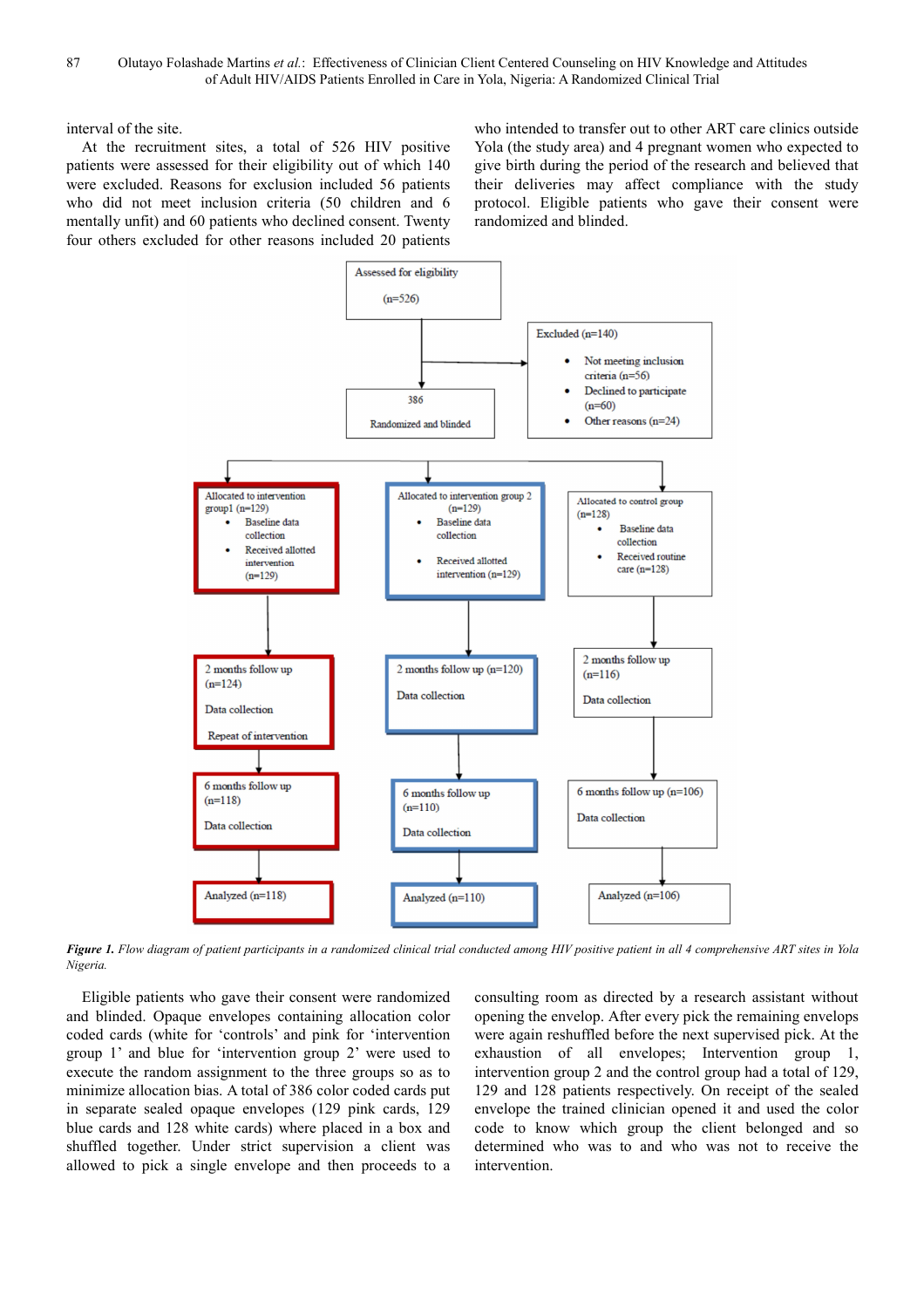A single blinded technique was employed with clients not knowing which group they belonged to. An initial code was given to every patient this was unique to the patient and included the comprehensive site of recruitment into the study, this code was maintained throughout the study and used to know clients who remained in the study or left the study. The presence of the cards on folders indicated the group of the client and so indicated the number of interventions to give or if no intervention was required.

To guide against interviewer and respondent bias, clinicians and clients in this study had a single contact (the clinician who had the initial client based counseling session with a patient was not involved in administering questionnaires, or repeating a counseling session to this client at follow up visit). After each encounter (counseling session or interview), every clinician signed on the color coded cards. This ensured a single contact between a clinician and client as the presence of a clinicians' signature on the coded card indicated he or she could no longer have any contact with that patient during the study period and thus the patient was seen by another clinician.

#### *2.3. Development of the CCC Counseling Module*

A counseling training module was developed and used to train the clinicians who delivered the intervention. This module was developed through the process of consultations with a group of experts. These included two experts in health education and promotion, an expert in behavioral intervention, two experts in infectious diseases and two consultants in public health. It was based on the IBM model [12] and had 5 sections;

Session 1 started the module with an overview of client centered counseling. Session 2 was on HIV knowledge on transmission and prevention. Session 3 was on the prevention of HIV sexual transmission with focus on multiple partners and condom use. Session 4 was on status disclosure and Session 5 on risk reduction counseling. Hand cards with diagrams for visual aided explanations were made available with the manual as counseling tools for use by clinicians during counseling sessions. A guide line check list of all areas of counseling was also constructed along with the training manual and was with each clinician at time of the intervention. The manual also had a questionnaire which served as a pre and post test for trainees.

#### *2.4. Intervention*

The intervention was a 10 to 15 minute clinic based one on one counseling session between a clinician (counselor) and a HIV positive adult patient (client). Counseling sessions were interactive allowing for listening, questions and answers. They were cultural sensitive and also consider issues related to gender and age. Areas covered during the brief counseling included; HIV transmission and prevention, healthy sexual practices, condom use, reduction in multiple sexual partners, beneficial disclosure, and individual risk assessment and reduction strategies.

### *2.5. Data Collection*

A validated and pretested questionnaire was employed as the data collection tool. Questionnaires were interviewer administered and baseline data was obtained from all 386 respondents. The questionnaire was a modified version of those used by used by Carey, Morrison and Johnson (HIV knowledge and prevention) in 1997 [15], Misovich, Fisher and Fisher (A measure of AIDS prevention information, motivation, behavioral skills and behavior) in 1998 [16] and the AIDSCAPS/WHO/CAPS Counseling & Testing Efficacy study: C & T Baseline instrument of 1995 [17]. It consisted of 5 sections; Section 1 on socio-demographic variables, Section 2 consisted of questions on the knowledge of HIV transmission and prevention and had a total of 17 statements and answers that had the options of 'yes', 'no' and 'don't know'. Section 3 consisted of 5 statements to address patient's attitude towards HIV/AIDS. Answer options to these questions were from a 5 point Likert scale ranging from strongly agree, agree, don't know, disagree and strongly disagree. Section 4**;** addressed sexual behavior patterns and Section 5 addressed issues of status disclosure. The questionnaire was reviewed by a panel of experts who gave a consensus that existing items in the questionnaire were valid and measured knowledge on HIV transmission and prevention, attitudes of ART patients to HIV/AIDS, sexual behavior and status disclosure.

Reliability test for knowledge gave a Cronbach's alpha of 0.811and that of attitude gave a Cronbach's alpha of 0.761

#### *2.6. Measurements*

Measurements were operational as follows: Independent variables which included age at last birthday later categorized in 10-year age brackets, gender, occupation, marital status and education that were nominally categorized. Primary outcome variables were HIV knowledge scores and attitudes towards HIV/AIDS scores (HIV attitude scores).

A correct response to a knowledge statement earned a mark of 1 and an incorrect response 0. For the 5 point Lickert scale used, ranging from strongly disagree to strongly agree, a mark of 1 was awarded for strongly disagree, 2 for disagree, 3 for neutral, 4 for agree and 5 for strongly agree.

#### *2.7. Ethical Clearance*

Ethical approval was obtained from the University Human Research Ethics Committee of the Faculty of Medicine and Health Sciences University of Putra Malaysia before conducting the study. Ethical clearance was also obtained from the Health Research Ethics Committee of Federal Medical Centre Yola Nigeria. A written and signed informed consent was obtained from each participant. This written consent was made available in English, Hausa and Fulani (Hausa and Fulani being the two major native languages in Yola)

#### *2.8. Data Analysis*

Data was analyzed using SPSS version 22. HIV knowledge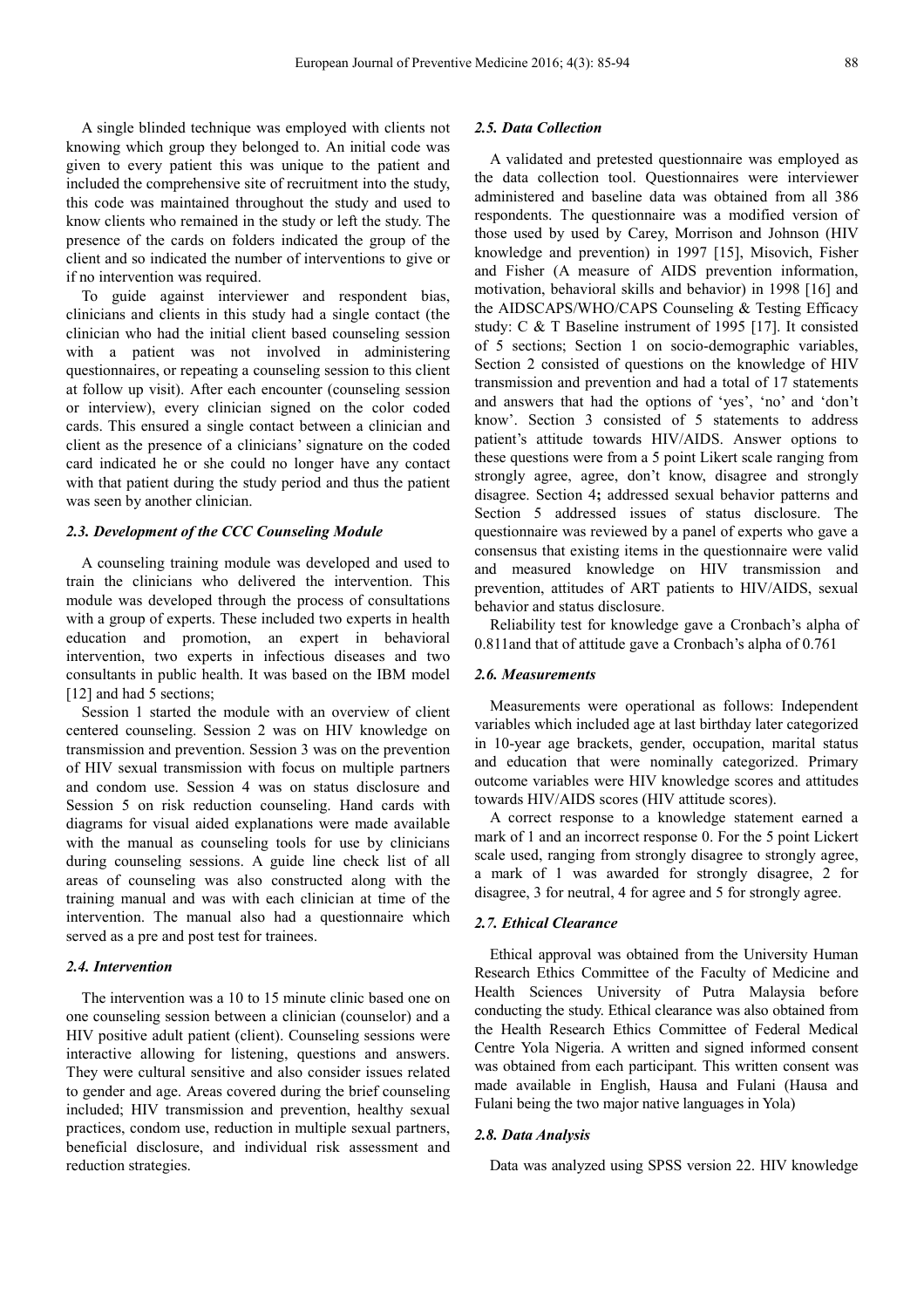scores and attitude towards HIV/AIDS scores obtained were not normally distributed. The scores were initially reflected then a log10 data transformation was performed. One way ANOVA was used to compare log HIV knowledge scores and log attitudes towards HIV/AIDS scores among groups at baseline, 2 months and 6 months. Mixed design ANOVA was employed to look at the main effects of age, gender, centers (ART comprehensive sites), group, time and group – time interaction effects for log HIV knowledge scores and log attitudes towards HIV/AIDS scores. Test of significance was at  $\alpha$  level 0.05. A partial eta square (ή<sup>2</sup>) as a measure of effect size representing the variance in proportions of the dependent variable that can be explained by the independent variable was applied. The interpretation of the strength of eta squared values followed guidelines by Cohen, 1988 [18]: small effect (0.01), moderate effect (0.06) and large effect (0.14). All scores were added to give an aggregate score. Test of significance was at  $\alpha$ level 0.05. Primary outcome variables were knowledge on HIV transmission and prevention and attitudes towards HIV/AIDS.

# **3. Results**

### *3.1. Response Rate*

A total of 386 HIV positive patients were recruited from all 4 comprehensive ART sites. At 2 months 360 patients

were left in the study giving a response rate of 93.3%. At the end of 6 months a total of 334 patients were left giving a response rate of 86.5%. Of the 52 patients lost to follow up 27 (51.9%) transferred out to ART clinics outside Yola, 12 (23.1%) died and 13 (25%) defaulted their routine clinic attendance during the period of the study.

### *3.2. Baseline Socio-Demographic Variables*

Out of the 386 patient, 106 (27.5%) were male. Most respondents 150 (38.9%) were between the ages of 30 to 39 years though the youngest respondent was 18 years and the oldest 70 years. The largest indigenous tribe was the Bwatiye tribe consisting in total 70 (20.5%) of respondents

Two hundred and ninety six (76.9%) were from Adamawa state. Majority were married 207 (53.6%) One hundred and thirty three (34.5%) had attained tertiary education while 54(14.5%) had no form of education or were informally educated. Majority of respondents were civil servants (government employed); 102 (26.4%).

Most respondents 207 (53.9%) had known about their HIV status for less than three years with 377 (97.7%) already on HAART. No significant difference was seen in the sociodemographic characteristics among the three study groups (Table 1).

| Table 1. Socio-demographic characteristics by groups. |
|-------------------------------------------------------|
|-------------------------------------------------------|

|                    | Frequency, n (%)      |                       |                   |                   |                  |         |
|--------------------|-----------------------|-----------------------|-------------------|-------------------|------------------|---------|
| <b>Variables</b>   | <b>Intervention 1</b> | <b>Intervention 2</b> | Control group     | <b>Total</b>      | <b>Test type</b> | p-value |
| Age group (years)  |                       |                       |                   |                   |                  |         |
| $<$ 30             | 29(22.5)              | 26(20.2)              | 33(25.8)          | 88 (22.8)         |                  |         |
| 30-39              | 47 (36.4)             | 62(48.1)              | 41(32.0)          | 150(38.9)         |                  | 0.32    |
| 40-49              | 40(31.0)              | 25(19.4)              | 39(30.5)          | 104(26.9)         | $\chi^2$         |         |
| $\geq 50$          | 13(10.1)              | 14(10.9)              | 17(13.4)          | 44(11.4)          |                  |         |
| Total              | 129(100.0)            | 129(100.0)            | 128(100.0)        | 386(100.0)        |                  |         |
| Mean, SD           | 37.47 (9.45)          | 37.12 (9.76)          | 37.07 (10.02)     | 37.22(9.72)       | $\overline{F}$   | 0.94    |
| 95% CI             | $(35.82 - 39.12)$     | $(35.42 - 38.82)$     | $(35.32 - 38.82)$ | $(36.24 - 38.19)$ |                  |         |
| Gender             |                       |                       |                   |                   |                  |         |
| Male               | 38(29.5)              | 32(24.8)              | 36(28.1)          | 106(27.5)         |                  | 0.70    |
| Female             | 91(70.5)              | 97(75.2)              | 92(71.9)          | 280(72.5)         | $\chi^2$         |         |
| Total              | 129(100.0)            | 129(100.0)            | 128(100.0)        | 386(100.0)        |                  |         |
| Marital status     |                       |                       |                   |                   |                  |         |
| Single             | 25(19.4)              | 19(14.7)              | 30(23.4)          | 74(19.2)          |                  |         |
| Married            | 66(51.2)              | 75(58.1)              | 66(51.6)          | 207(53.6)         |                  |         |
| Divorced/Separated | 15(10.9)              | 16(12.4)              | 9(7.1)            | 39(10.1)          | $\chi^2$         | 0.18    |
| Widowed            | 24(18.6)              | 19(14.7)              | 23(18.0)          | 66(17.1)          |                  |         |
| Total              | 129(100.0)            | 129(100.0)            | 128(100.0)        | 386(100.0)        |                  |         |
| Occupation         |                       |                       |                   |                   |                  |         |
| None               | 20(15.6)              | 35(27.2)              | 39(30.5)          | 94(24.4)          |                  |         |
| Student            | 6(4.7)                | 9(7.0)                | 7(5.5)            | 22(5.7)           |                  |         |
| Civil servant      | 39(30.2)              | 29(22.5)              | 34(26.6)          | 102(26.4)         | $\chi^2$         | 0.32    |
| <b>Business</b>    | 34(26.4)              | 30(23.3)              | 27(21.1)          | 91(23.6)          |                  |         |
| Farming            | 9(7.0)                | 9(7.0)                | 8(6.3)            | 26(6.7)           |                  |         |
| Others             | 21(16.3)              | 17(13.2)              | 13(10.2)          | 51(13.2)          |                  |         |
| Total              | 129(100.0)            | 129(100.0)            | 128(100.0)        | 386(100.0)        |                  |         |
| Level of education |                       |                       |                   |                   |                  |         |
| None/informal      | 11(8.6)               | 20(17.1)              | 23(18.0)          | 54(14.5)          |                  |         |
| Primary            | 36(28.0)              | 17(13.2)              | 24(18.8)          | 77(19.9)          |                  |         |
| Secondary          | 38(29.5)              | 45(34.9)              | 37(29.0)          | 120(31.1)         | $\chi^2$         | 0.26    |
| Tertiary           | 44(34.1)              | 45(34.9)              | 44(34.4)          | 133(34.5)         |                  |         |
| Total              | 129(100.0)            | 129(100.0)            | 128(100.0)        | 386(100.0)        |                  |         |

Chi square test  $(\chi^2)$  One way ANOVA (F) test

Significant at p < 0.05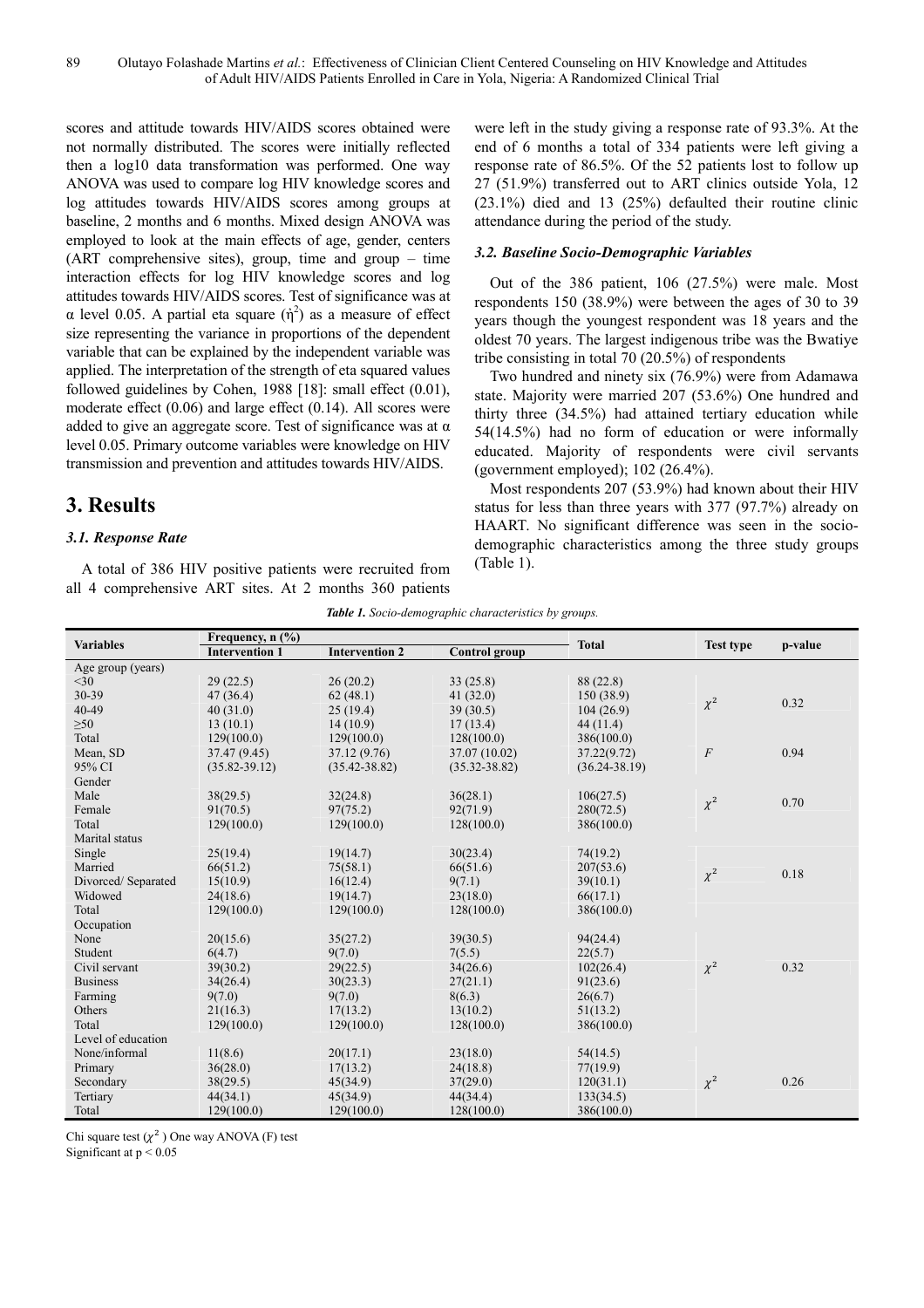#### *3.3. Baseline HIV Knowledge and Attitudes Towards HIV/AIDS*

At baseline no significant difference was seen among the mean scores of log HIV knowledge and HIV attitude the 3 groups. (Table 2)

Table 2. Baseline comparison on mean scores of log HIV knowledge and log HIV attitude of intervention group 1, intervention group 2 and control group.

|                  | Mean (SD)             |                       |              |            |       |
|------------------|-----------------------|-----------------------|--------------|------------|-------|
| Outcome measures | <b>Intervention 1</b> | <b>Intervention 2</b> | <b>Total</b> | p-value    |       |
| All $(n=386)$    |                       |                       |              |            |       |
| Knowledge        | 0.57(0.28)            | 0.56(0.29)            | 0.57(0.30)   | 0.57(0.29) | .000  |
| Attitude         | 0.60(0.38)            | 0.53(0.35)            | 0.63(0.34)   | 0.59(0.36) | 0.060 |
|                  |                       |                       |              |            |       |

p value calculated using One way ANOVA (F) test \*significant at p < 0.05

### *3.4. Analysis of Effectiveness of CCC Counseling on Knowledge on HIV Transmission and Prevention*

At 2 months a significant difference was seen among the means of the log HIV knowledge scores of the 3 groups (F  $(2, 357) = 6.295$ ,  $p = 0.002$ . Following the back transformation of the log HIV knowledge scores, post hoc analysis showed a significantly higher mean HIV knowledge score in intervention group 2 compared to the control group  $(15.82 \text{ vs } 15.05, \text{ p} = 0.002).$ 

At 6 months a significant difference was seen among the means of the log HIV knowledge scores of the 3 groups (F  $(2, 331) = 36.858$ ,  $p = 0.001$ . Following the back transformation of the log HIV knowledge scores, post hoc analysis showed there was a significantly higher mean HIV knowledge score in intervention group 1 compared to the control group (16.52 vs 15.92,  $p = 0.0001$ ). A significantly higher mean HIV knowledge score was seen between intervention group 1compared to intervention group 2 (16.52 vs 14.84,  $p - 0.001$ ) and similarly a significantly higher mean HIV knowledge score was seen between intervention group 2 compared to the control group (15.92 vs 14.84,  $p = 0.0001$ ).

Table 3 shows the summary of between subjects and within subject effects for the log HIV knowledge scores. A significant difference was seen among the 3 groups ( $p =$ 0.0001). There was significant main effect for time ( $p =$ 0.0001). There was a significant interaction effect between group and time;  $(p = 0.015)$ . No significant effects were seen for age ( $\leq$  44 years and  $\geq$  45 years), gender and in the centers for mean log HIV knowledge scores.

*Table 3. Summary table of mixed design ANOVA for mean log HIV knowledge scores.* 

| <b>Source</b>                | <b>Type III sum of squares</b> |                |                    | F      |           | Partial $\dot{\eta}^2$ |
|------------------------------|--------------------------------|----------------|--------------------|--------|-----------|------------------------|
| Log of HIV knowledge scores  |                                | df             | <b>Mean square</b> |        | p value   |                        |
| Group                        | 1.279                          | $\overline{2}$ | 0.638              | 7.557  | $0.001*$  | 0.049                  |
| Gender                       | 0.022                          |                | 0.022              | 0.261  | 0.610     | 0.001                  |
| Age                          | 0.010                          |                | 0.010              | 0.015  | 0.734     | 0.001                  |
| Center                       | 0.263                          | 3              | 0.088              | 1.038  | 0.376     | 0.011                  |
| Group*gender                 | 0.054                          | $\mathfrak{2}$ | 0.027              | 0.329  | 0.720     | 0.002                  |
| Group*age                    | 0.207                          | $\overline{c}$ | 0.104              | 1.226  | 0.295     | 0.008                  |
| Gender*age                   | 0.024                          |                | 0.024              | 0.287  | 0.592     | 0.001                  |
| Center*group                 | 0.194                          | 6              | 0.032              | 0.382  | 0.890     | 0.008                  |
| Center*gender                | 0.417                          | 3              | 0.139              | 1.646  | 0.179     | 0.017                  |
| Center*age                   | 0.264                          | 3              | 0.088              | 1.043  | 0.374     | 0.011                  |
| Group*gender*age             | 0.054                          | $\mathfrak{2}$ | 0.027              | 0.322  | 0.725     | 0.002                  |
| Group*center*gender*age      | 0.037                          | $\overline{2}$ | 0.019              | 0.222  | 0.801     | 0.002                  |
| Error(between)               | 24.746                         | 293            | 0.084              |        |           |                        |
| Time                         | 3.396                          |                | 3.396              | 38.968 | $0.0001*$ | 0.117                  |
| Group*time                   | 0.746                          | $\overline{2}$ | 0.373              | 4.282  | $0.015*$  | 0.028                  |
| Time*gender                  | 0.000006                       | $\overline{2}$ | 0.000006           | 0.000  | 0.993     | 0.001                  |
| Time*age                     | 0.163                          |                | 0.163              | 1.873  | 0.172     | 0.006                  |
| Time*center                  | 0.057                          | 3              | 0.019              | 0.216  | 0.885     | 0.002                  |
| Time*group*gender            | 0.081                          | $\overline{2}$ | 0.041              | 0.465  | 0.628     | 0.003                  |
| Time*group*age               | 0.189                          | $\overline{2}$ | 0.094              | 1.084  | 0.340     | 0.007                  |
| Time*center*group            | 0.090                          | 6              | 0.015              | 0.173  | 0.984     | 0.004                  |
| Time*sex*group               | 0.082                          | $\overline{2}$ | 0.041              | 0.465  | 0.628     | 0.003                  |
| Time*group*gender*age        | 0.022                          | $\mathfrak{2}$ | 0.011              | 0.124  | 0.883     | 0.001                  |
| Time*center*group*gender*age | 0.103                          | $\overline{2}$ | 0.051              | 0.589  | 0.556     | 0.004                  |
| Error(within)                | 25.531                         | 586            | 0.092              |        |           |                        |

ANOVA; Analysis of variance

df; degree of freedom

\*significant at<0.05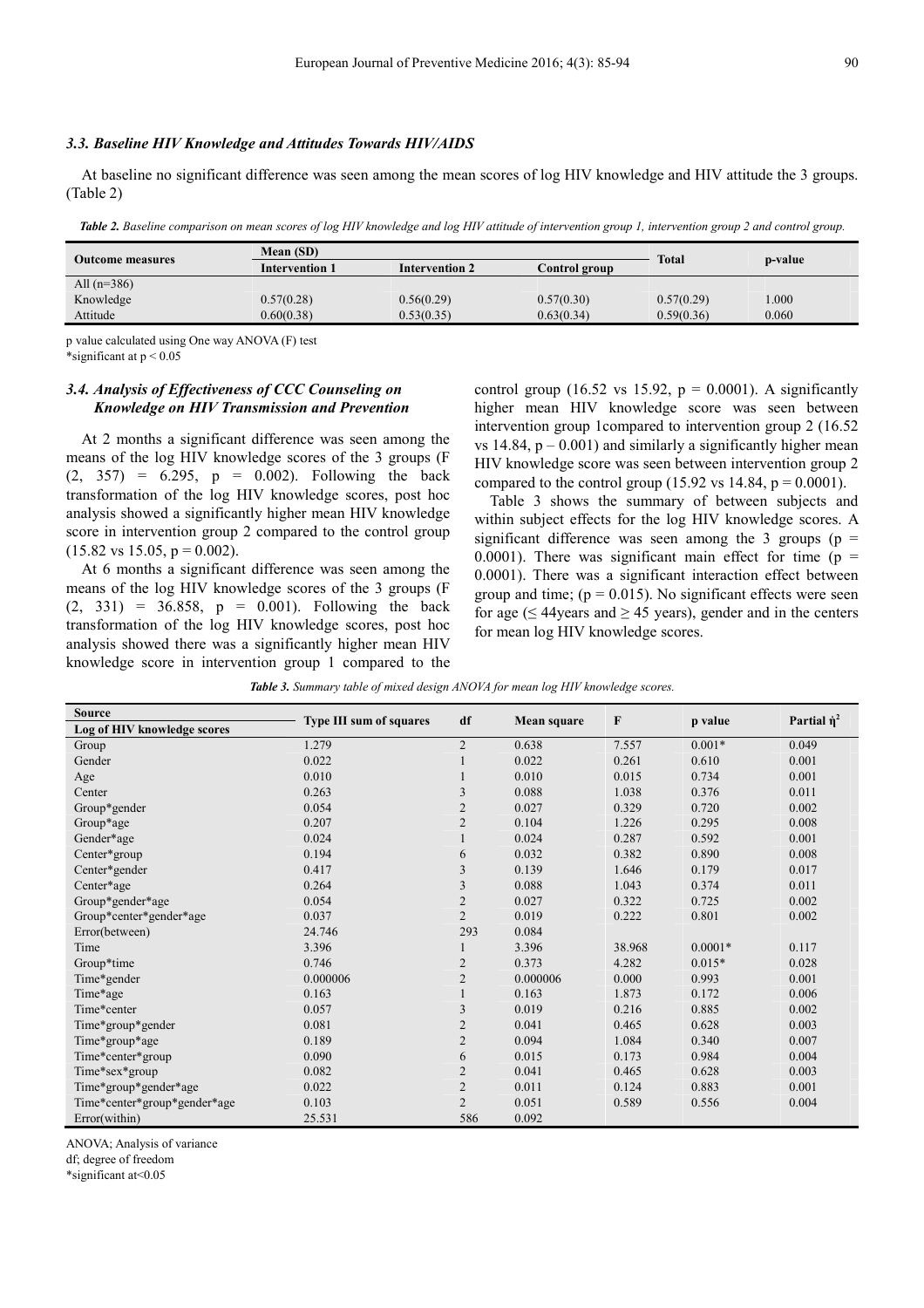### *3.5. Analysis of Effectiveness of CCC Counseling on Attitudes Towards HIV/AIDS*

No statistical difference was seen among the means of the log HIV attitude scores of the 3 groups at base line; F  $(2, 1)$  $383$ ) = 2.841, p = 0.060. At 2 months there was no significant difference among the means of the log HIV attitude scores of the 3 groups; F  $(2, 357) = 2.996$ , p = 0.051.

At 6 months there was a statistical difference among the means of the log HIV attitude scores of the 3 study groups; F  $(2, 331) = 10.583$ ,  $p = 0.0001$ . Following the back transformation of the log HIV attitude scores, post hoc analysis showed there was a significantly higher mean HIV attitude score in intervention group 1 compared to intervention group 2 (24.10 vs 22.99,  $p = 0.0001$ ). There was also a significantly higher mean HIV attitude score in intervention group 1 compared to intervention group 2 (24.10 vs  $23.25$ ,  $p = 0.001$ ). No significant difference was seen between intervention group 2 and the control group (23.25 vs 22.99,  $p = 0.831$ ).

Table 4 shows the summary of between subjects and within subject effects for log HIV attitude scores. There was a significant main effect for groups ( $p = 0.021$ ) and time ( $p =$ 0.0001). The main effect of group – time interaction was not significant ( $p = 0.100$ ). No significant effects were seen for age ( $\leq$  44 years and  $\geq$  45 years), gender and in the centers for mean log attitude scores.

|  |  |  |  |  |  | Table 4. Summary table of mixed design ANOVA for log attitude scores towards HIV/AIDS. |
|--|--|--|--|--|--|----------------------------------------------------------------------------------------|
|--|--|--|--|--|--|----------------------------------------------------------------------------------------|

| <b>Source</b>                    | <b>Type III sum of squares</b> | Df             | Mean square | F      | p value   | Partial $\dot{\eta}^2$ |
|----------------------------------|--------------------------------|----------------|-------------|--------|-----------|------------------------|
| Log attitude scores to HI V/AIDS |                                |                |             |        |           |                        |
| Group                            | 1.006                          | $\overline{2}$ | 0.503       | 0.897  | $0.021*$  | 0.026                  |
| Gender                           | 0.130                          |                | 0.130       | 1.006  | 0.317     | 0.003                  |
| Age                              | 0.444                          |                | 0.444       | 3.439  | 0.065     | 0.012                  |
| Group*gender                     | 0.026                          | $\overline{2}$ | 0.013       | 0.100  | 0.904     | 0.001                  |
| Group*age                        | 0.143                          | $\overline{2}$ | 0.071       | 0.561  | 0.571     | 0.003                  |
| Gender*age                       | 0.229                          |                | 0.229       | 1.801  | 0.181     | 0.006                  |
| Group*gender*age                 | 0.179                          | $\overline{2}$ | 0.089       | 0.693  | 0.501     | 0.005                  |
| Center*group                     | 0.306                          | 6              | 0.051       | 0.395  | 0.882     | 0.008                  |
| Center*gender                    | 0.255                          | 3              | 0.085       | 0.658  | 0.578     | 0.007                  |
| Center*age                       | 0.065                          | 3              | 0.022       | 0.168  | 0.918     | 0.002                  |
| Center*gender*age                | 0.201                          | $\overline{2}$ | 0.100       | 0.777  | 0.461     | 0.005                  |
| Group*center*gender*age          | 0.243                          | $\overline{2}$ | 0.221       | 0.942  | 0.391     | 0.006                  |
| Error(between)                   | 37.811                         | 293            | 0.129       |        |           |                        |
| Time                             | 2.972                          | $\overline{2}$ | 1.486       | 14.066 | $0.0001*$ | 0.046                  |
| Group*time                       | 0.399                          | $\overline{4}$ | 0.100       | 0.945  | 0.437     | 0.006                  |
| Time*gender                      | 0.376                          | $\overline{2}$ | 0.188       | 1.799  | 0.170     | 0.006                  |
| Time*center                      | 0.704                          | 6              | 0.117       | 1.110  | 0.355     | 0.011                  |
| Time*age                         | 0.222                          | $\overline{2}$ | 0.111       | 1.050  | 0.351     | 0.004                  |
| Time*age*gender                  | 0.200                          | $\overline{2}$ | 0.100       | 0.948  | 0.388     | 0.003                  |
| Time*centre*group                | 0.879                          | 12             | 0.073       | 0.693  | 0.759     | 0.014                  |
| Time*group*gender*age            | 0.450                          | $\overline{4}$ | 0.113       | 1.053  | 0.379     | 0.006                  |
| Time*center*group*gender*age     | 0.135                          | $\overline{4}$ | 0.034       | 0.319  | 0.865     | 0.002                  |
| Error (within)                   | 61.899                         | 586            | 0.106       |        |           |                        |

ANOVA; Analysis of variance

df; degree of freedom

\*significant at<0.05

# **4. Discussion**

### *4.1. Effectiveness of CCC Counseling on Knowledge of HIV Transmission and Prevention*

Significantly higher HIV knowledge scores of intervention group 1 compared to the control group at 2 months and similar significantly higher HIV knowledge scores of group 1compared to the intervention group 2 and the control group at 6 months indicates that the CCC counseling was effective in improving HIV knowledge of the respondents who received it twice.

The results of the mixed design ANOVA performed on the HIV knowledge scores showing a significant difference among the 3 study groups indicates a difference among the groups for respondents who did not receive the CCC counseling (control group), the group that received the CCC counseling twice (intervention group 1) and that which received the CCC counseling once (intervention group 2). A significant main effect for time indicates a change in the HIV knowledge scores over time (baseline to 2 months and then to 6 months) with a large effect size further indicating that implementation of the CCC counseling would detect a large improvement in HIV knowledge of the respondents who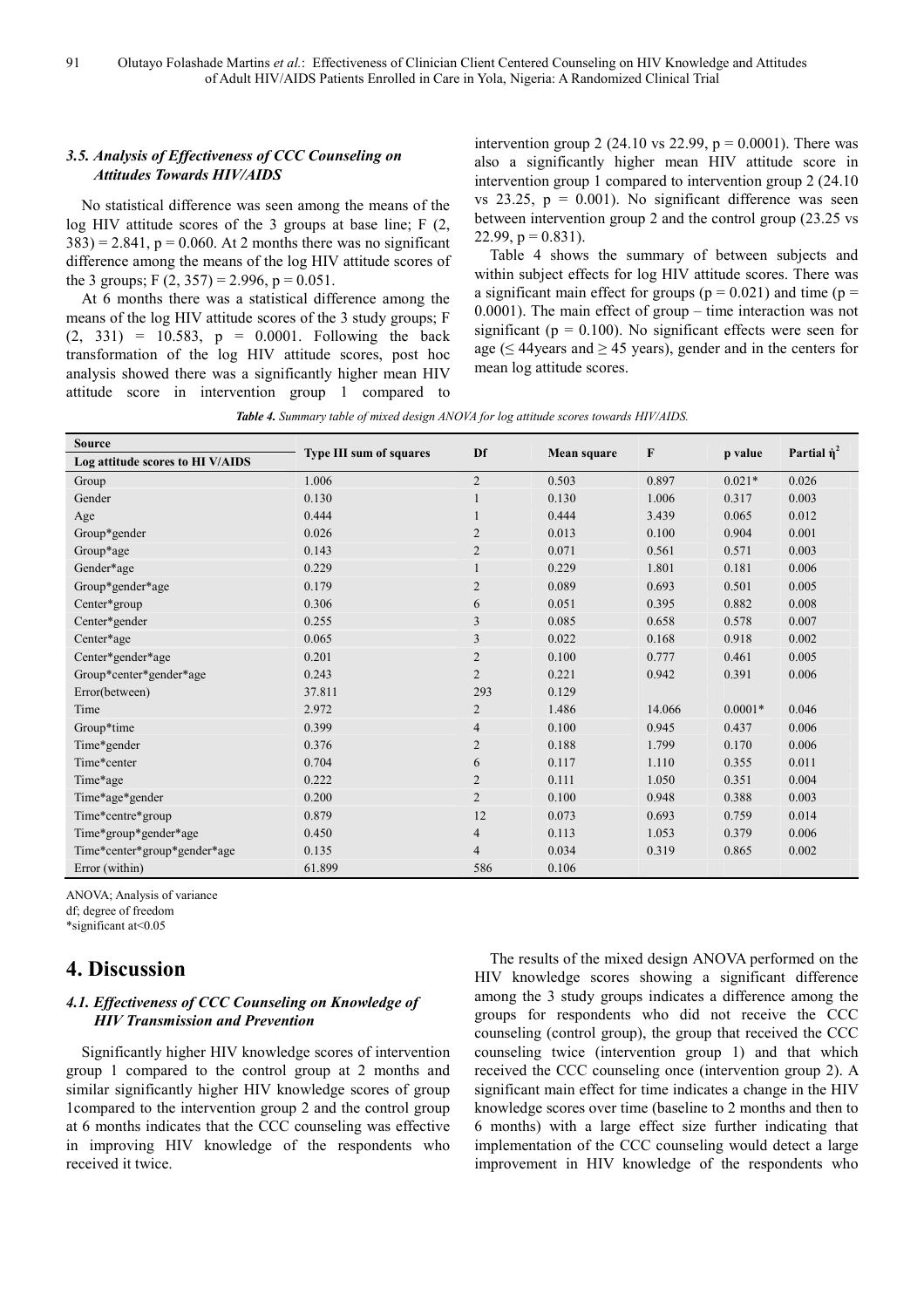receive it. A significant interaction effect between group and time; though with a small effect size, indicates that implementation of the CCC counseling would detect an improvement in HIV knowledge among respondents even by a small magnitude of difference.

No interaction effects of age and gender on knowledge scores indicates that improvement in the HIV knowledge seen in the respondents was not dependent on the gender or the age ( $\geq$  45 years or < 45 years) of the respondents. No interaction effects for the centers on the HIV knowledge scores indicates that a clients' improved knowledge on HIV prevention and transmission was not dependent on which ART site he or she was enrolled in care in Yola.

Counseling as an intervention has been reported to be effective in improving sexual behaviors among PLWHAs, such behaviors include; condom use and multiple sexual partners. [19,20,21] Though this research did not assess the effectiveness of counseling on sexual behaviors among PLWHAs, it assessed the effectiveness of counseling on HIV knowledge and attitudes towards HIV/AIDS among the same group of individuals; similar positive findings have shown that it is an effective intervention tool in improving HIV knowledge and attitudes of those living with the disease.

The findings of this research are similar to studies that showed positive effects of educative interventions on HIV knowledge. A study by Adeomi et al conducted among inschool adolescents to determine the effectiveness of a peer education intervention in improving HIV knowledge, attitudes and preventive practices in Osun state in western Nigeria, reported a significant increase in good HIV knowledge from 50.0% to86.7% among respondents who received the intervention [9].

Still in Africa, a study carried out among police service employees in South Africa, reported that there was a significant change in HIV knowledge of employees that attended a one day HIV/AIDS awareness workshop [22]. Though this study was conducted among people who were HIV negative or of unknown status and type of intervention received was a single dose in form of a workshop, improvements in HIV knowledge are similar to the findings of this research.

A school based intervention conducted in Wuhan, China involving 3 middle schools and 2 high schools in which the intervention was a one-class education program about HIV/AIDS; findings showed that all students had significant improvements in knowledge about HIV [23] Findings of this study are similar to the findings of this research with respect to improvements in HIV knowledge of participants who received the intervention though the intervention type is different. This research used a clinician client based counseling and respondents all HIV positive adults.

### *4.2. Effectiveness of CCC Counseling on Attitudes Towards HIV/AIDS*

No significant difference seen among the 3 study groups at 2 months indicates that at 2 months no measurable effectiveness of the CCC counseling could be seen in the

attitudes of the respondents. The CCC counseling could be considered to be more effective at improving attitudes towards HIV/AIDS when given twice than once since significant higher mean attitude log scores were seen for intervention group 1 compared to intervention group 2 at 6 months.

Mixed design ANOVA results showing a significant main effect for groups indicates changes in log attitude scores of the 3 study groups that were brought about by the intervention. A significant main effect for time indicates change in the log attitude scores over time. The small effect size indicates that implementation of the intervention would detect an improvement in the attitude towards HIV/AIDS of respondents by a small magnitude of difference.

The significant mean difference of intervention group 1 compared to the control group is indicative of the effectiveness of the CCC counseling at improving the attitudes towards HIV/AIDS of respondents who had received it. No significant mean differences between intervention group 1 and intervention group2 indicates that giving the intervention twice or once showed no difference in the effectiveness of the intervention on attitudes towards HIV/AIDS.

No interaction effects of age and gender on the HIV attitude scores indicates that improvement in attitudes towards HIV/AIDS seen in the respondents was not dependent on the gender (male or female) or the age ( $\geq$ 45years or < 45 years) of the respondents. No interaction effects for the centers on the HIV attitude scores indicates that a clients' improved attitude towards HIV/AIDS was not dependent on which ART site he or she was enrolled in care in Yola.

Similar improvement in attitudes were reported by Adeomi and his group; in which recipients of a peer education intervention had significant increase in their positive attitudes towards HIV/AIDS after receiving the intervention. [9] Though type of intervention in this study differs from that of this research along with the fact that participants in the study are of unknown HIV status, similar positive effects were seen in both groups.

The study by Gao et al also reported significant positive changes in the attitudes towards HIV/AIDS of students who received a one class education program about HIV/AIDS. [23] Again positive findings reported in this study are similar to the findings of this research but recipients and type of intervention differ.

No significant change in attitude towards HIV/AIDS was reported among recipients of a one day HIV/AIDS awareness workshop, where it was also recommended that a one day workshop was not enough to change attitudes [22]. The finding of this study is similar to this research as no positive change in attitude was seen in those who received the intervention once (intervention group 2) when compared to the control group. Findings of this research indicated that the intervention was more effective in those who received it twice.

Strengths of this study include; the random selection of the study sample as well as the random allocation to the different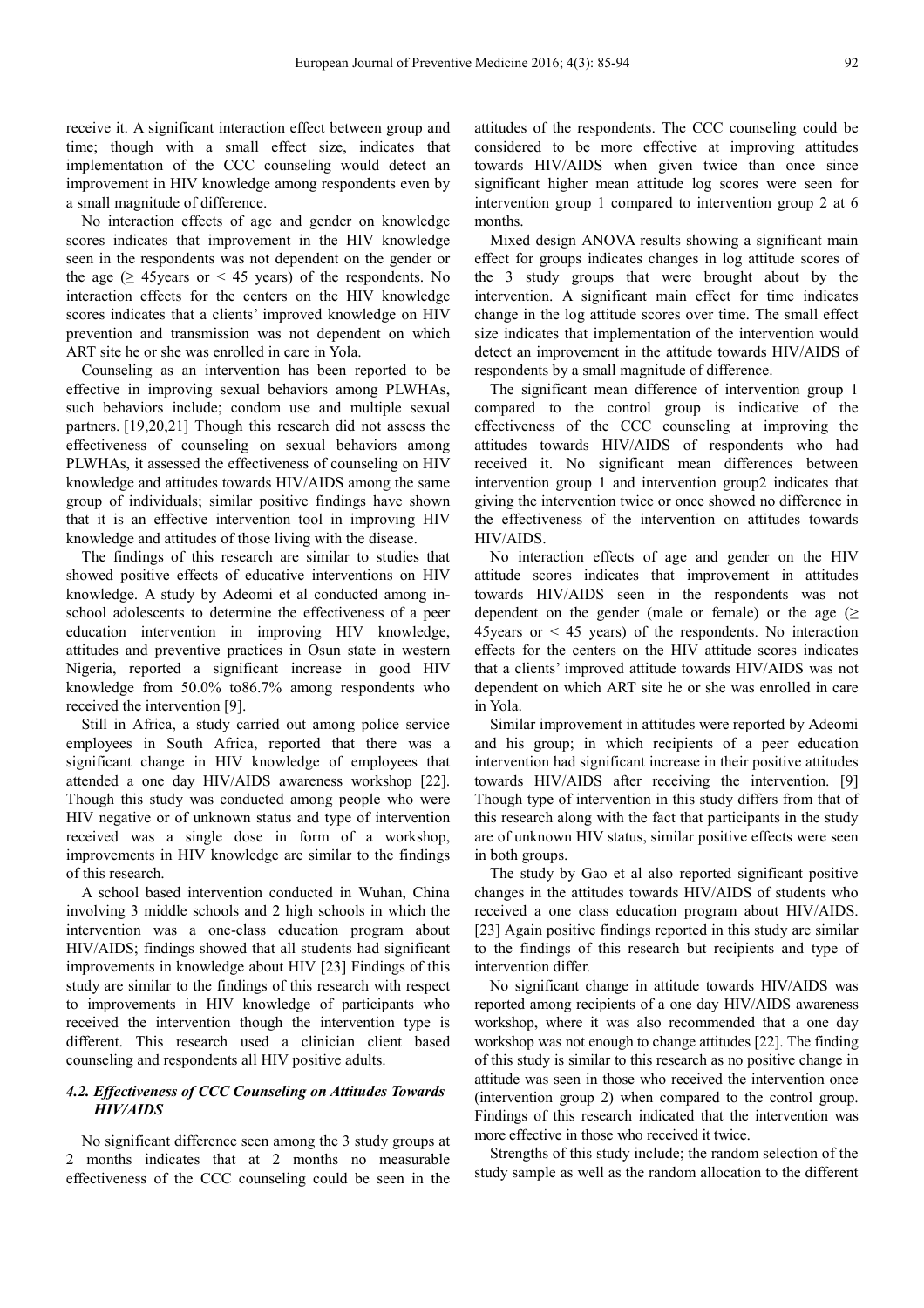arms of the study that helped to overcome threats of selection bias. The threats to validity were also minimized by the use of randomization to the treatment groups. Blinding of respondents in this study helped to reduce response bias. Ensuring a single contact between a clinician and respondent throughout the length of the study further helped to reduce response and interviewer bias. The effects of different doses levels of the intervention was made possible with intervention group 1 having 2 doses, intervention group 2 having a single dose and the control group receiving routine care. Use of trained clinicians to deliver the intervention had the benefit of increasing and improving their involvement in the counseling process. The use of Mixed – design ANOVA allowed for a combination of fixed effects, random effects and a repeated measure in the analysis.

Study limitations include the fact that recruitment of both cases and controls from same ART sites could have increased the chance of cross contamination. Though patients were sampled from the 4 ART comprehensive sites in Yola, this may not be fully representative of all persons living with HIV/AIDS in Yola as due to stigma and discrimination a significant number of patients still access ART services elsewhere. With the questionnaire as the tool of data collection, a lot depended on the truthfulness of respondents. The use of interviewer administered questionnaires (due to the literacy level of some respondents) and lack of anonymousity may have further affected the responses of respondents. Being a single blind study the interviewers (clinicians) are prone to some interviewer bias. The log transformation performed on obtained data could bring about difficulties in result interpretations.

# **5. Conclusion**

Clinician client centered counseling is effective in improving HIV knowledge and attitudes towards HIV/AIDS of adult patients living with HIV. Implementing clinician client based counseling in other ART sites is thus recommended as significant improvements in knowledge and attitudes would be expected in those patients who receive the counseling and thus would serve as a positive preventive strategy.

# **Acknowledgements**

The authors would like to acknowledge the hospital management and ART Unit staff of the FMC Yola, SSHY, St Francis Jambutu and Adamawa Hospital. Special thanks go to Dr Ali Danburam the Medical Director of FMC Yola. Also acknowledged are the members of the research team; Dr Edwin Habila, Dr Maurice Solomon, Dr Abdulrahman Mohammed, Dr Barnabas Dongonyaro, Dr Mamza Jabani, Dr Temilade Adenle, Dr Jeff Ijafu Samuel, Dr Cyril Jomusu Awhoyo, Dr Benjamin Yakubu and Dr Timothy Williams Tizhe. Other acknowledged contributors to this research work are; Grace Oluchi Enwereuzo, Glory Haniel and Kingsley Cyprain Margson.

# **References**

- [1] Joint United Programme on HIV/AIDS (UNAIDS); 2012. UNAIDS report on global AID Sepidemic. http://www.unaids.org/en/media/unaids/contentassets/docume nts/epidemiology/2012/gr2012/2012. Accessed March 2013.
- [2] Federal Ministry of Health; 2010. National HIV Seroprevalence Sentinel Survey.www.nigeria-aids.org/ accessed August 2012.
- [3] Nigeria UNAIDS. http://www.unaids.org/en/regionscountries/countries/nigeria. Accessed March 2013.
- [4] Dibua U. HIV/AIDS Fact sheet Predisposing Factors the Nigeria Situation. Population Reference Bureau 2009. www.intechopen.com. Accessed December 2013.
- [5] National Reproductive Health Survey (NARHS) 2007. http://thedata.harvard.edu/dvn/dv/Nigeria/faces/study/StudyPa ge.xhtml accessed December 2013.
- [6] Asekun-Olarinmoye EO and Oladele EA. Condom use among undergraduates in Osun state, Nigeria: Implications for sexually transmitted infections (STIs)/HIV prevention. Res Jour Med Sci. 2009; 3: 179-187.
- [7] Fawole AO, Ogunkan DV and Adegoke GS. Sexual behaviour and perception of HIV/AIDS in a Nigerian tertiary institution; University of Ilorin, a case study. Global Journal of Human Social Science. 2011; 11:65-71.
- [8] Osonwa OK, Ogbuagu UR, Iyam MA, Osuchukwu NC, Eko JE, Achoakawa CE, Osonwa RH, Asuquo OD and Onovo AA. Knowledge, attitudes and risk perception among youths in Calabar, Cross Rivers state, Nigeria. Journal of Hummanities and Social Science. 2013; 7: 01-08
- [9] Adeomi AA, Adeoye OA, Asekun-Olarinmoye EO, Abodunrin OL, Olugbenga-Bello AI and Sabageh AO. Evaluation of the effectiveness of peer education in improving HIV knowledge, attitudes and sexual behaviours among in –school adolescents in Osun state Nigeria. AIDS Research and Treatment 2014; Article ID 131756. http://dx.doi.org/10.1155/2014/131756.
- [10] Martins OF, Rampal L, Munn-Sann L, Sidiks SM, Othman N, Iliyasu Z and Salawu FK. Knowledge and attitudes of adult HIV Positive Patients to HIV/AIDS in Selected ART Clinics in Yola, Nigeria. Malaysian Journal of Medicine and Health Sciences 2015; 11(2):35-45
- [11] Martins OF, Rampal, L, Munn-Sann L, Sidk SM, Othman N, Iliyasu Z and Salawu FK. Sexual behaviors and status disclosure of Adult HIV Positive Patients Enrolled in Care in Yola, Nigeria*.* International Journal of Health Science Research 2016; 6(3):6-15.
- [12] Fisher JD and Fisher WA. Changing AIDS- risk behavior. Psychological Bulletin 1992; 111; 3:455-474.
- [13] Lemeshow S, Hosmer DW, Klar J, Lwanga SK and World Health Organization. Adequacy of sample size in health studies. WHO. IRIS 1990; 239. Http://www.who.int/iris/handle/10665/41607. accessed April 2013.
- [14] Olowookere SA, Fatiregun AA and Adewole IF. Knowledge and attitudes regarding HIV/AIDS and antiretroviral therapy among patients at a Nigerian treatment clinic. J Infect Dev Ctries 2012; 6(11): 809-816.